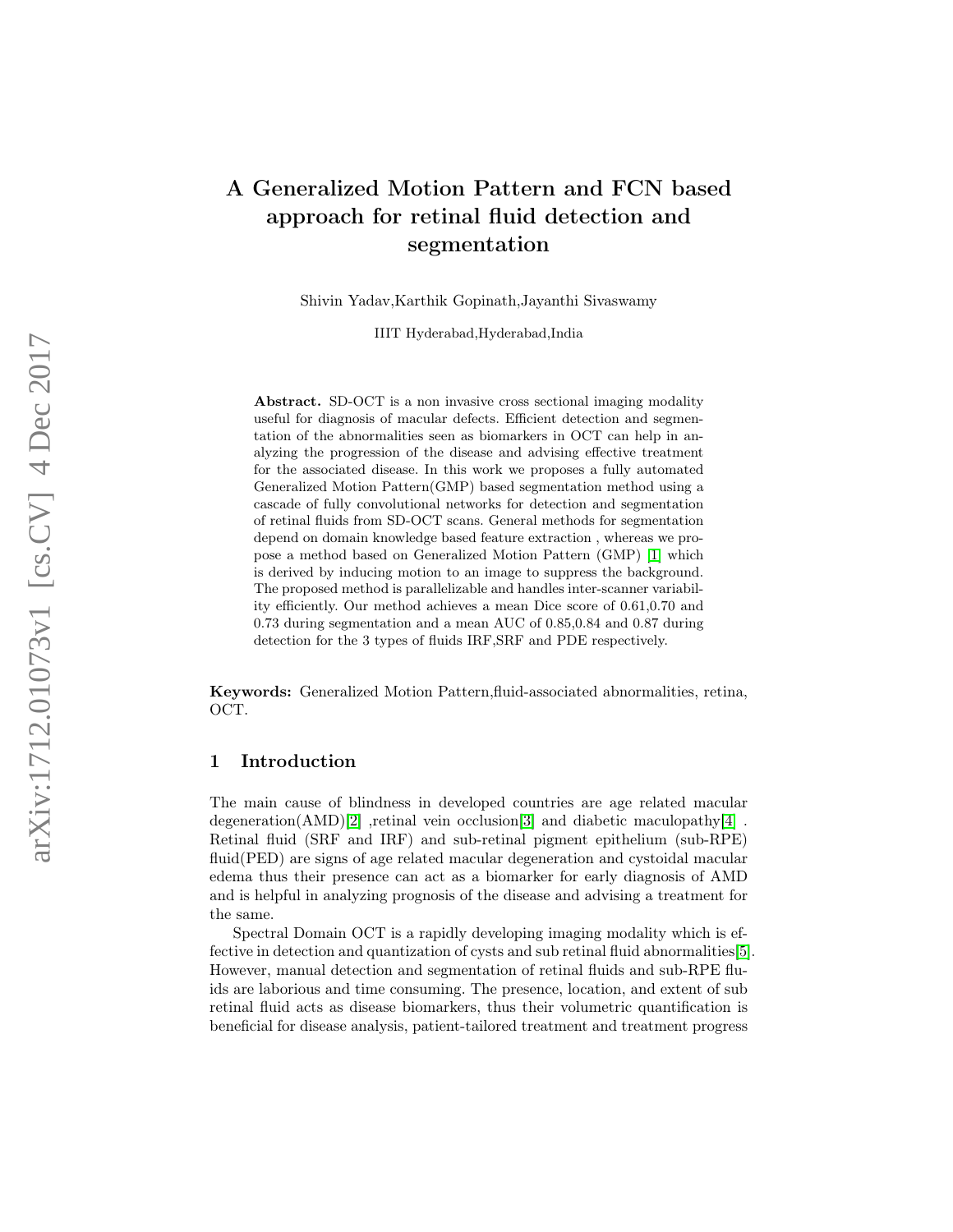assessment. Hence, there is a need for automated methods which gives accurate detection and quantization of the abnormalities.

We Propose a fully automatic method based on Generalized Motion Pattern for segmentation and detection of the retinal fluids using a cascaded Fully Convolutional Network(FCN)[\[6\]](#page-7-5) to form a joint segmentation and detection pipeline. FCN is shown to perform well in segmentation task across various modalities, Patrick et al.[\[7\]](#page-7-6) used a cascade of FCN to segment out liver and associated abnormalities achieving state of the art results in the same. The Generalized Motion Pattern helps in enhancement of the abnormalities such as retinal fluids and aids in speckle noise reduction. In this paper, a scanner independent method is developed by creating an ensemble of GMP's from the OCT scan and using this ensemble to perform our segmentation and detection task. This work is based on our previous work using a similar concept[\[8\]](#page-7-7). The details about the work is explained in section [2](#page-1-0) of this paper.

# <span id="page-1-0"></span>2 Method and Data

The pipeline for our method is shown in Fig[.1](#page-1-1) which is a comprises of 3 stages for segmentation and detection. In the first stage, we preprocess the data by denoising followed by resizing and ROI extraction. This data is used to generate the Generalized Motion Pattern images which forms the input to the cascaded FCN. The second stage in the pipeline is a cascade of fully convolutional networks for segmentation and detection of the retinal fluids. The final stage of the network involves post processing of the obtained prediction by refining the result. The details of the individual stages is explained in the subsections below .

<span id="page-1-1"></span>

### 2.1 First Stage: Preprocessing and ROI extraction

SD-OCT volumes are captured using different scanners and scanning protocols. Each scanner has varying intensity profile, and image resolution. In order to standardize data across scanners and reduce processing overhead we resize the image to  $512\times256$ . The standardized volumes are then used to obtain a rough ROI region. We approach this problem by finding the brightest pixel in the slice along a column. Fitting a 1D Gaussian curve on the column wise projected vector for a volume, we obtaion the mean position of the brightest pixel. An ROI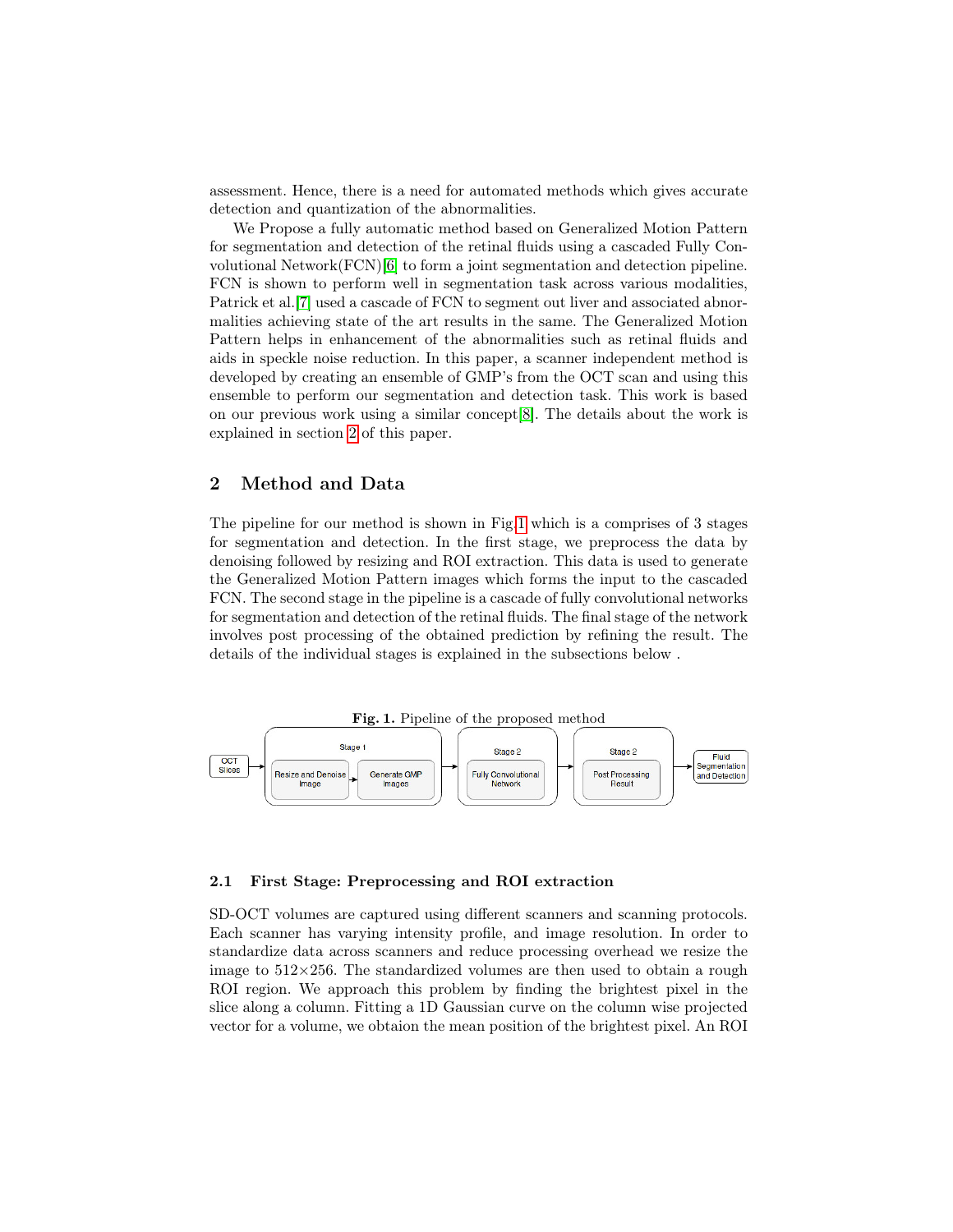volume is extracted for the data by taking a margin around this pixel location. This reduced volume of size  $256 \times 256$  reduces the overhead for the later stage.

OCT volumes contains varying speckle noise depending on the tissue captured. This noise often creates problems in functioning of various image processing algorithms. Traditional denoising algorithms like median filtering and adaptive filtering based methods cannot preserve the boundary information. We use Spectral Total Variation based denoising [\[9\]](#page-7-8) approach in this work because this method reduces the texture content and produces a smooth piecewise constant images preserving the edges. This denoised data is used as input for synthesizing GMP images.

Generalized Motion Pattern Images The varying intensity and presence of different types of abnormalities across subjects and scanners makes automatic and accurate detection and segmentation task challenging. We propose a scheme to enhance the presence of an abnormality using Generalized Motion Pattern.

Given a gray scale image I, its GMP representation  $I_{GMP}$  is defined as

$$
I_{GMP}(\mathbf{r}) = f(I(T_j(\mathbf{r}) | 1 \le j \le N))
$$
\n(1)

Here r denotes the pixel location,  $T_j$  ( $1 \leq j \leq N$ ) denotes jth rigid transformation applied to image I which produces  $j$ th resultant image. Total N such images are produced for each scan and these images are combined into the GMP map using a coalescing function  $f(.)$ , where  $f(.)$  maps the set of pixel intensities at each location r across the transformed images to a scaler value.

For this challenge the rigid transformation chosen was translation. The translation is applied at an angle  $\theta$  to the image in steps of  $\delta$  from  $-D$  to D at different directions  $\theta$ . Hence, for translation in any direction  $\theta$  we get a stack of  $\frac{2D}{\delta}$  translated images along with the original image, forming a combined total of  $\frac{2D}{\delta} + 1$ images. The step size  $\delta$  is set to be 1 and D to be 5 steps in this work. These images are then combined here using the coalescing function minimum as the intensity profile for the retinal fluids is darker compared to its neighborhood.

Abnormalities appear in varying size and orientations. Translation along a single direction is insufficient for enhancing the abnormality region. Therefore, we propose to construct an ensemble of GMP images at various angles  $\theta$  and enhance the presence of retinal fluids. In this paper we used  $\theta$  as varying between  $0^{\circ}$ and180 $^{\circ}$  in steps of 22.5 $^{\circ}$  resulting in an ensemble of K GMP images for each associated slice. This can be represented as

$$
C_k = \{ I_{GMP}^k | 1 < k < K \} \tag{2}
$$

This ensemble of GMP images is combined by another coalescing function  $\psi$  as

$$
I_{enhanced} = \psi(C_k) \tag{3}
$$

Volume correspondence helps in extracting contextual information of the retinal fluids. The presence of fluid in one slice is a marker for the presence of similar fluid structures in neighboring locality across slices. For introducing volume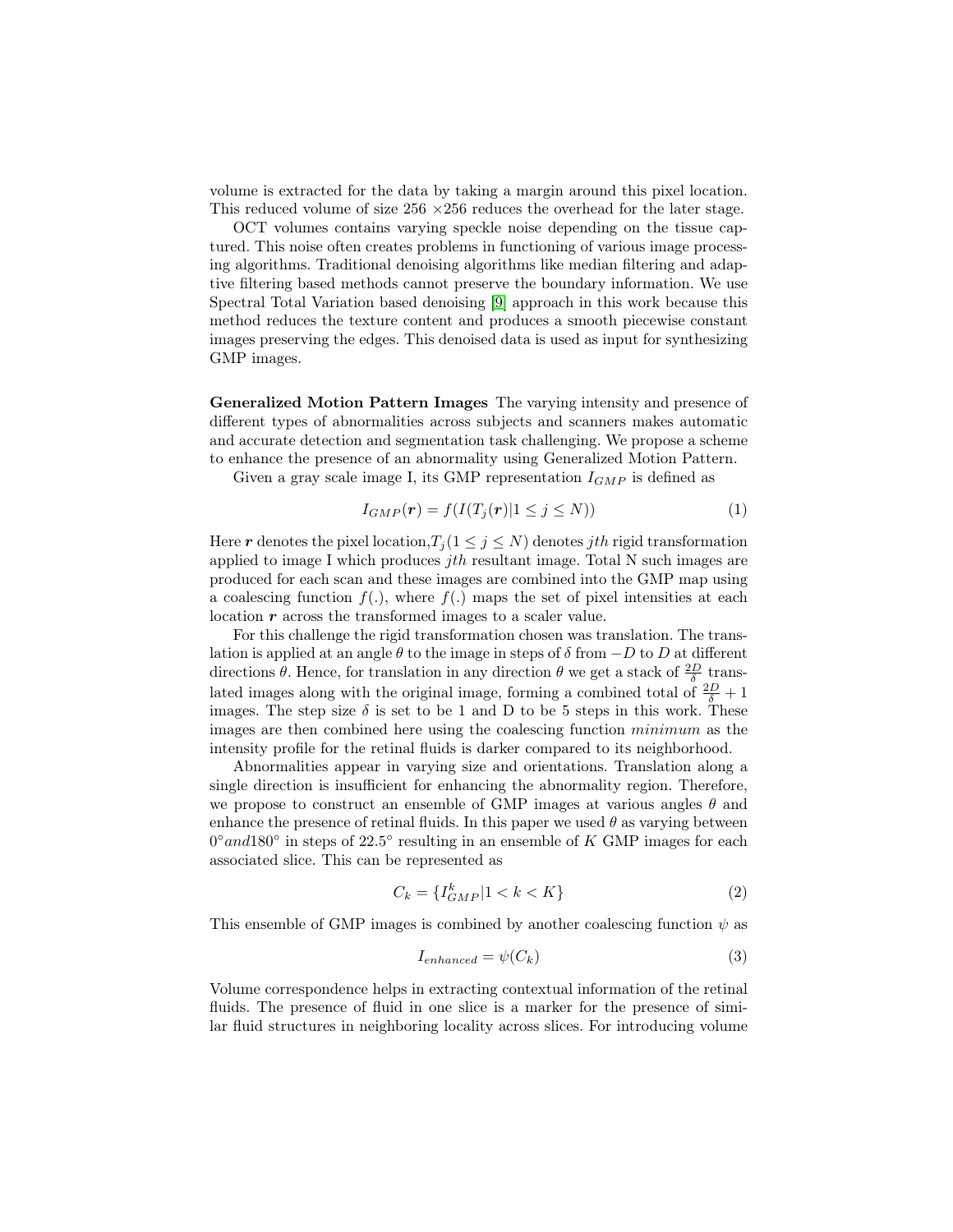correspondence we propose using k neighboring slices in addition to the corresponding slice when constructing the GMP stack in our experiments we used k as 1 that is, using the slice preceding and the slice following the current slice .

### 2.2 Cascaded FCN Architecture

Using a predefined coalescing function  $(\psi)$  like mean, max or min is ineffective in enhancing only a particular type of abnormalities when the intensity of the surrounding is similar to the object of interest. Hence, there is a need to learn an optimal function  $\psi$  capable of enhancing abnormalities of interests across subjects and scanners.



<span id="page-3-0"></span>Fig. 2. FCN architecture used in both stages, for stage 1, we allow the network to learn the best function  $\psi$  for combining the GMP ensemble to segment and detect the existence of retinal fluids, in stage 2 of the Cascaded FCN, the fluid prediction mask from stage1 and the original image are provided as inputs and the network produces a 3 different prediction masks for the 3 types of fluids

A CNN is generally used in computer vision tasks for solving classification and segmentation tasks. In this work we propose to use a CNN architecture to learn the function  $\psi$  that will combine the ensemble of GMP images. The learned function  $\psi$  will effectively map the ensemble of GMP images into an output image predicting the retinal fluids. The design of the architecture for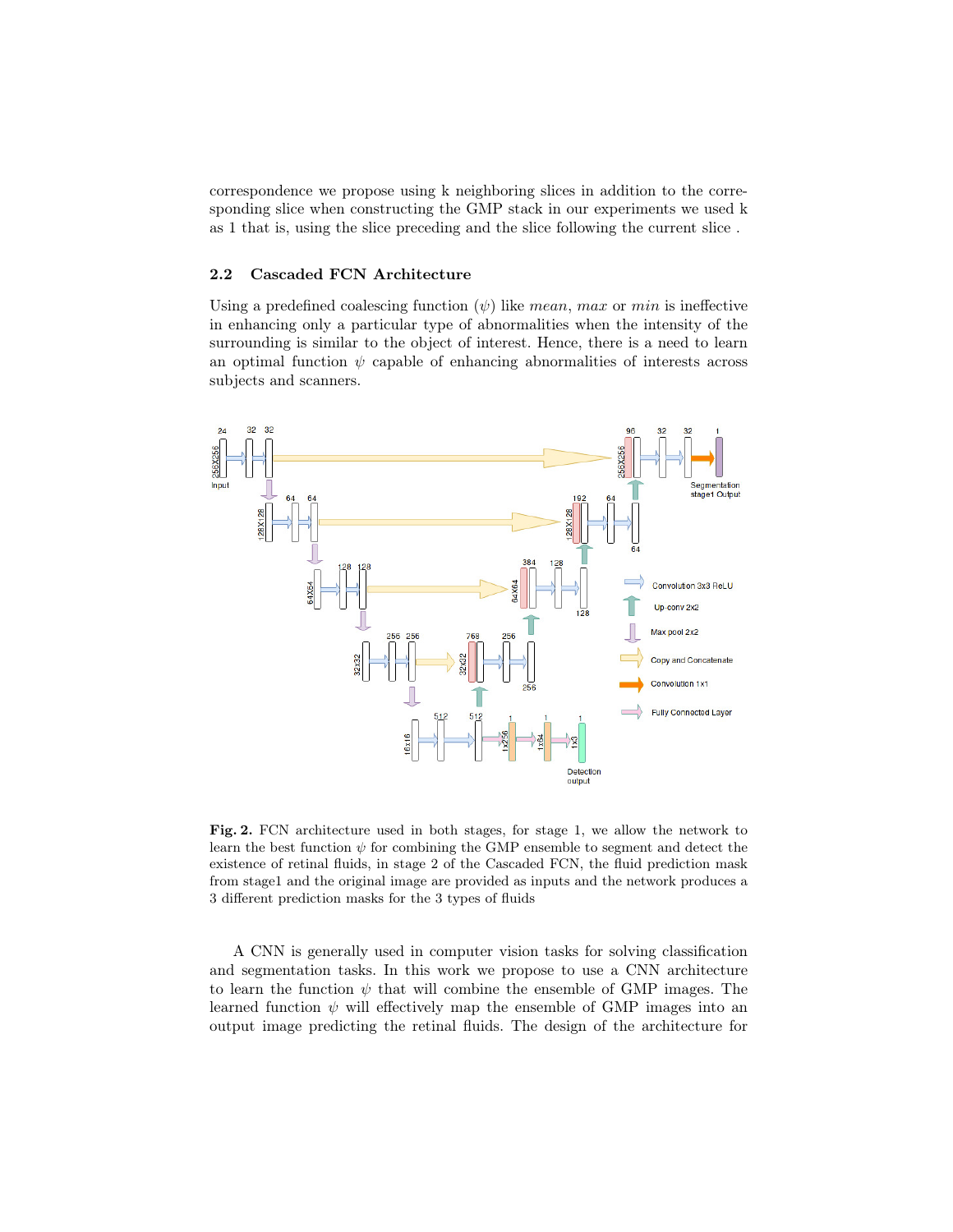this problem is based on a cascade of Fully Convolutional Networks consisting of two independent networks joined in an end to end form to perform joint segmentation and detection. Both the independent networks here are similar to the widely used U-net FCN architecture[\[10\]](#page-7-9). The description of the network is shown in the Fig. [2.](#page-3-0)

The output of the first stage of the cascaded FCN is a map representing probable retinal fluid regions. The thresholded output of this map forms the retinal fluid prediction mask. GMP creates a smearing effect resulting in suppressing the edges of abnormalities with very less volume. To overcome this we provide the original image along with the predicted map as the input for the next stage of the cascaded network. The final FCN generates three masks for each type of retinal fluid as its output. The detection subtask is handled by introducing a fully connected layers at the end of first cascaded stage. The predication at individual slice level for each type of retinal fluid is combined to produce a prediction for the entire volume as mentioned in section [2.3.](#page-4-0)

## <span id="page-4-0"></span>2.3 Post Processing

The predicted regions from the FCN is sometimes plagued by presence of noise, creating false positives. The background region of some tissue structures resembling abnormalities are also enhanced by the GMP construction stage. These structures that affect the segmentation accuracy are removed during post processing.

Thresholding the predicted map, we obtain segmented fluid regions as binary mask. Predicted regions having very few connected components are discarded as noise. Using this segmented mask and original image, we cluster the fluid regions in the intensity space removing the false positives. Likewise for fluid detection, we threshold the slice wise prediction and detect abnormality in a slice by the gradient in probability measure. An increase or decrease in the slice wise probability of fluid indicates appearance or disappearance of abnormality across the volume. Since abnormalities are persistent 3D structures, considering k neighboring slices while predicting the presence of a fluid aids in accurate detection and helps eradicate false positives.

## 3 Experimental settings

#### 3.1 Dataset

The proposed method is evaluated on 70 SD-OCT volumes from 3 different OCT vendors Cirrus, Spectralis and Topcon. Each vendor data contains 3 sets with 8 volumes each. However, the third set from the Topcon vendor contains only 6 volumes.

#### 3.2 Implementation details

The training and testing on the entire dataset is done using k-fold cross validation with k being eight. Our cascaded FCN was implemented using Keras library with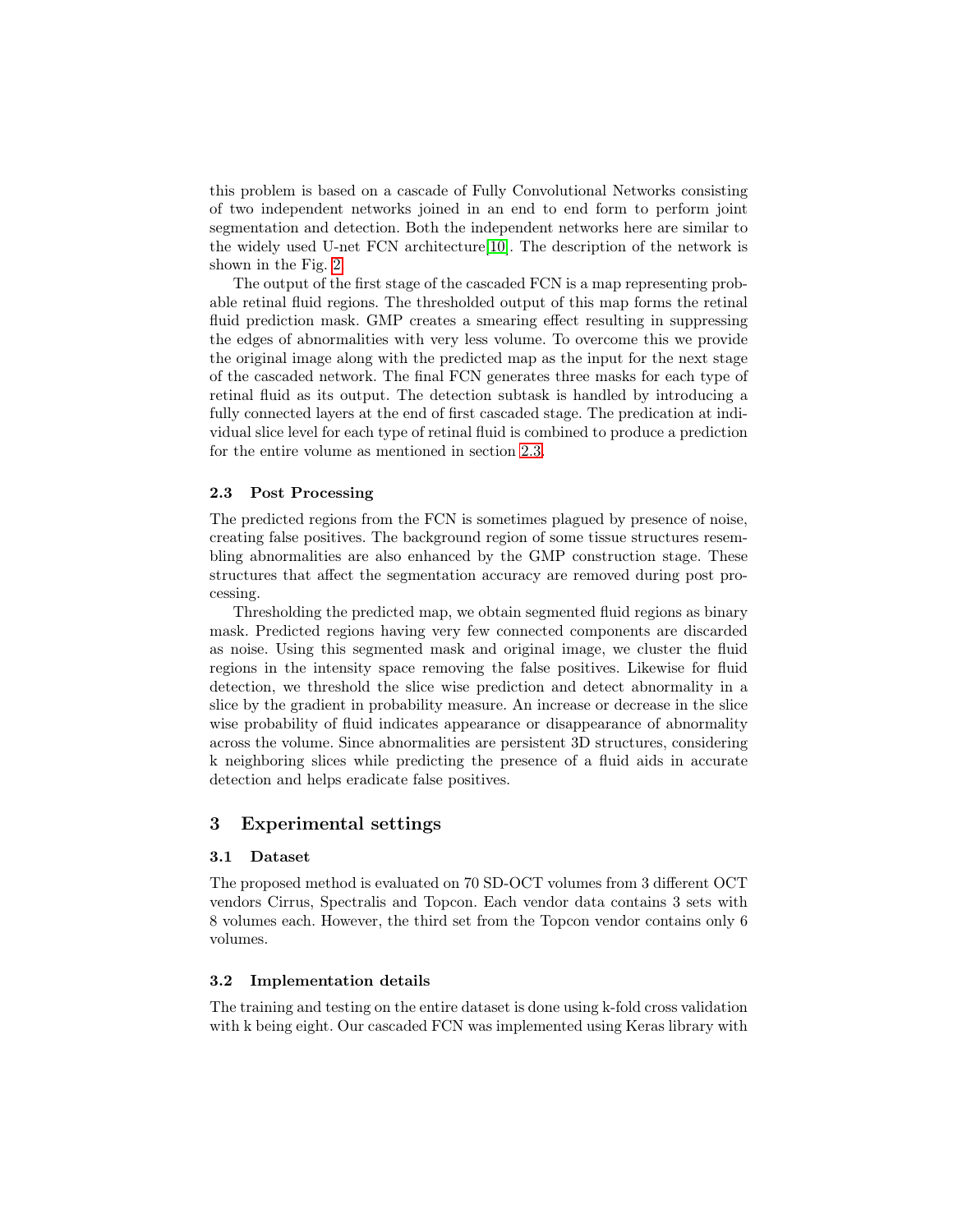Theano backend. Only the slices containing abnormalities were used for training the FCN with negative dice coefficient as the loss function. The first stage of the cascaded FCN was trained for 200 epochs and the second stage of the cascaded FCN was trained for 150 epochs for each fold on an Nvidia GTX-Titan X GPU.

## 3.3 Result Evaluation

The qualitative results of the proposed system is shown in the Fig. [3.](#page-6-0) The detection task is evaluated using Area Under the Curve(AUC) metric and the segmentation task is evaluated using Dice Coefficient(DC) metric and the results are presented in Tabl[e1](#page-5-0)

<span id="page-5-0"></span>

| Scanner Name              | AUC Score    |            |                      | Dice Score |                              |             |
|---------------------------|--------------|------------|----------------------|------------|------------------------------|-------------|
|                           |              |            | <b>PEDIIRFISRF</b>   |            |                              | <b>IPED</b> |
| Cirrus part1              | 0.67         | 0.90       |                      |            | 0.92   0.66   0.82           | 0.69        |
| Cirrus part2              | 0.84         | 0.83       |                      |            | $0.87$ $ 0.73 0.68$          | 0.72        |
| Cirrus part <sub>3</sub>  | 0.82         | 0.84       |                      |            | $0.87 \, 0.61 \, 0.75$       | 0.79        |
| Spectralis part $1 0.83 $ |              | 0.81       | 0.91                 |            | 0.59 0.61                    | 0.60        |
| Spectralis part $2 0.82 $ |              | 0.88       |                      |            | $0.89 \,   0.47 \,   0.85  $ | 0.82        |
| Spectralis part $3 0.81 $ |              | 0.74       |                      |            | 0.89   0.60   0.76           | 0.81        |
| Topcon part1              |              | 0.87 0.850 | 0.90   0.64   0.71   |            |                              | 0.73        |
| Topcon part2              | 1            | 0.812      | $0.90\, 0.53\, 0.64$ |            |                              | 0.70        |
| Topcon part3              | $\mathbf{1}$ | 0.863      | 0.65                 |            | 0.72 0.50                    | 0.75        |
| Mean                      | 0.85         | 0.84       | 0.87                 | 0.61       | 0.70                         | 0.73        |

Table 1. Detection and Segmentation Results

# 4 Conclusion

In this paper we presented a method to segment and detect retinal fluids in SD-OCT scans. Unlike segmentation methods which rely on domain based knowledge we presented a method which can be employed for segmenting a wide variety of abnormalities across different modalities. Inferring from the results, our method performed better on SRF and PDE compared to IRF in segmentation task due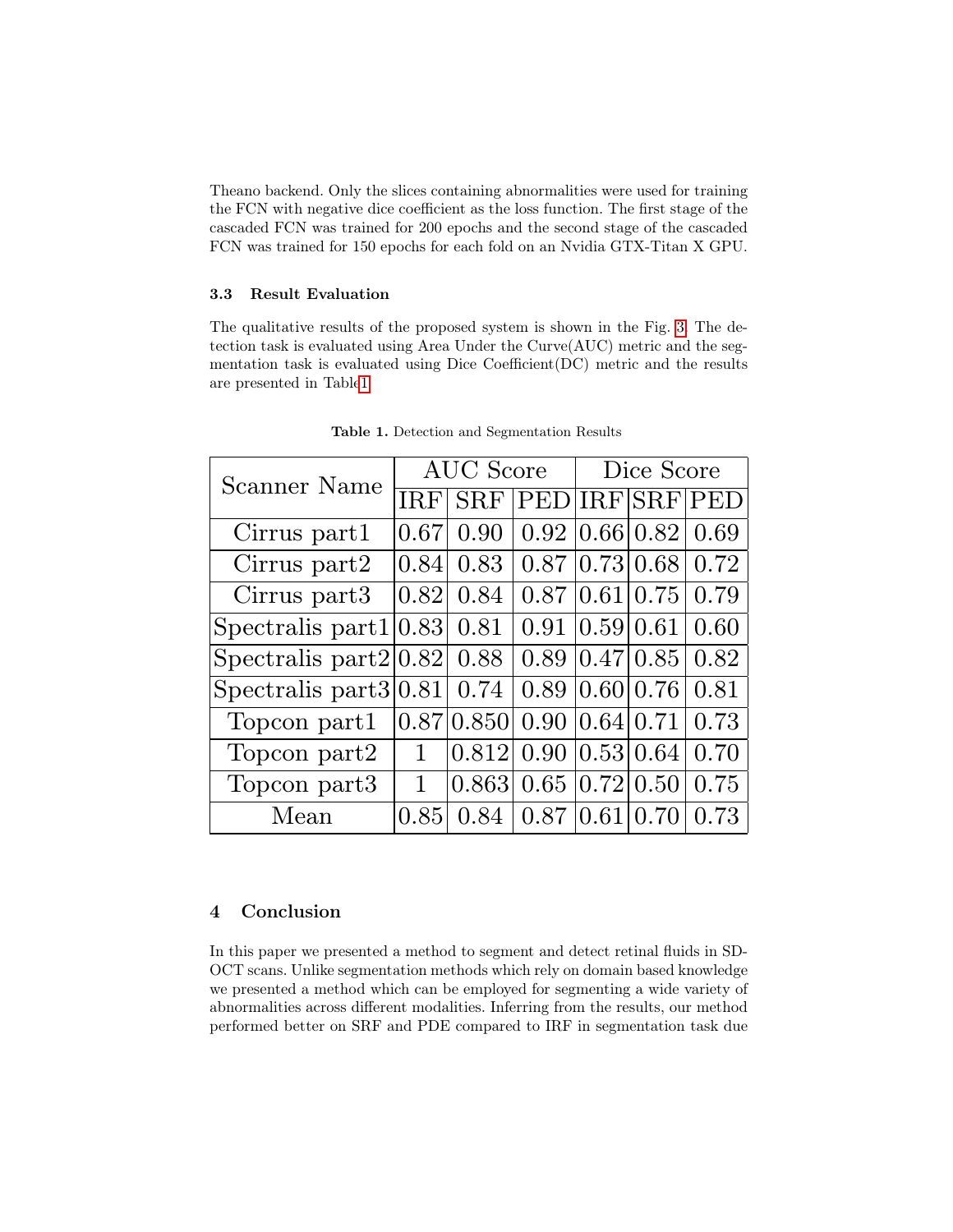

(m) De-noised OCT slice (n)Predicted fluid region (o)Manual fluid segmentation

<span id="page-6-0"></span>Fig. 3. Qualitative results for fluid segmentation